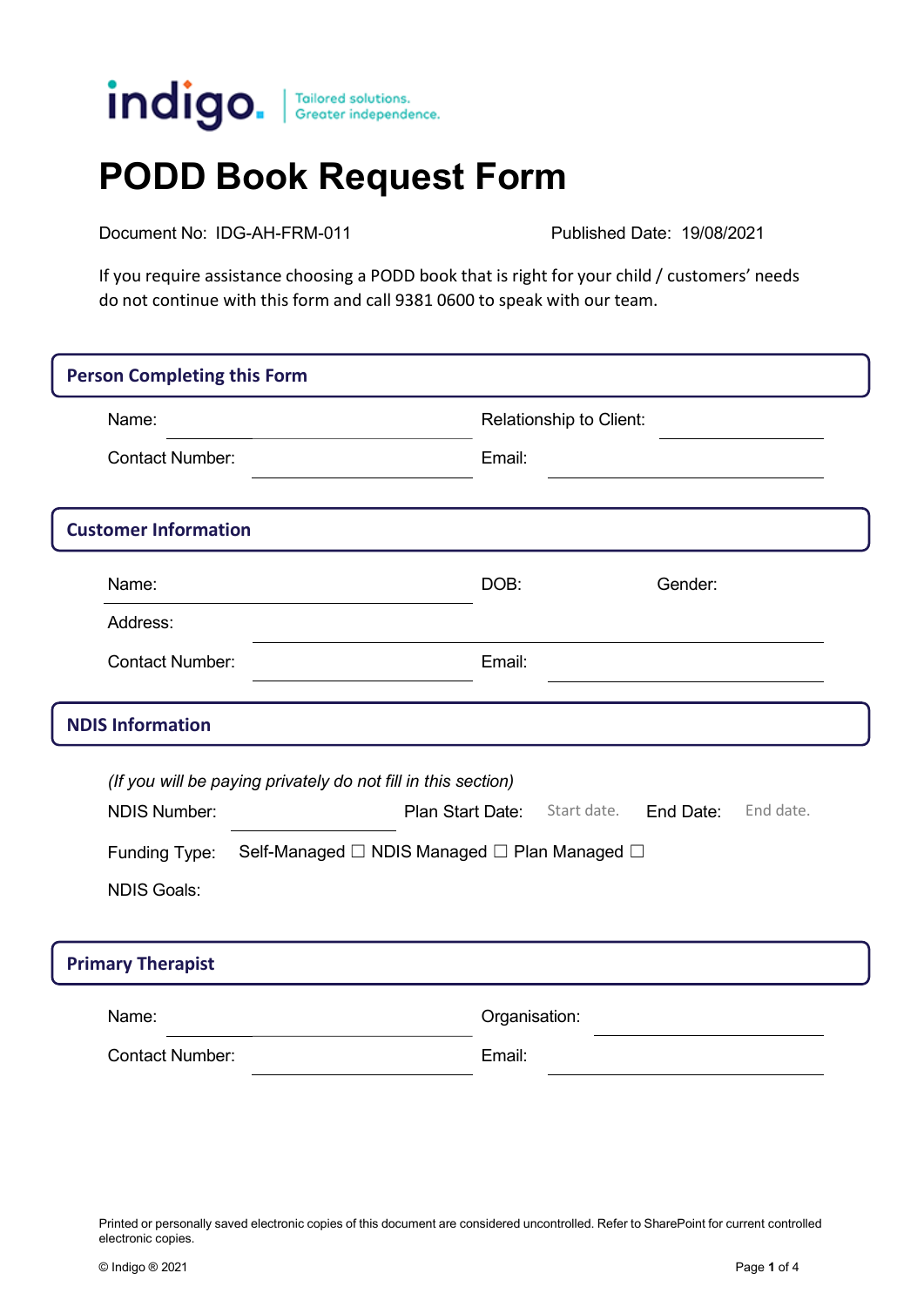# indigo.

## **PODD Required**

## **Direct Access:**

- ☐ 9 per page early functions ☐ 40 key word
- 
- ☐ 12 per page early functions ☐ 70 expanded key word
- ☐ 12 per page expanded functions ☐ 100 plus complex syntax
- $\Box$  16 per page expanded functions  $\Box$  36 key word with side panel
- 

#### **Alternative Access:**

- ☐ 9 per page early functions ☐ 36 cells key word
- ☐ 9 per page expanded function ☐ 40 cells key word
- ☐ 12 per page early functions ☐ 48 cells key word
- ☐ 12 per page expanded functions ☐ 64 cells expanded key word
- 
- ☐ 20 per page expanded functions ☐ 100 plus expanded key word

#### **Eye Gaze:**

- 
- $\Box$  9 per page direct expanded function

#### **Coded Access:**

#### **Colour coded access Full coded access**

- 
- 
- ☐ 64 expanded key word

### **1 page opening 2-page opening**

- 
- $□$  9 per paage expanded function  $□$  48 expanded key word with side panel
	-
	-
	-
- $□ 20$  per page expanded functions  $□ 90$  plus complex syntax with side panel

#### **1 page opening 2-page opening**

- 
- 
- 
- 
- ☐ 16 per page combination ☐ 80 cells expanded key word
	-
- $□$  9 per page direct early function  $□$  16 per page combination access

- $\Box$  40 key word  $\Box$  40 key word
- ☐ 48 key word ☐ 100+ complex syntax

Printed or personally saved electronic copies of this document are considered uncontrolled. Refer to SharePoint for current controlled electronic copies.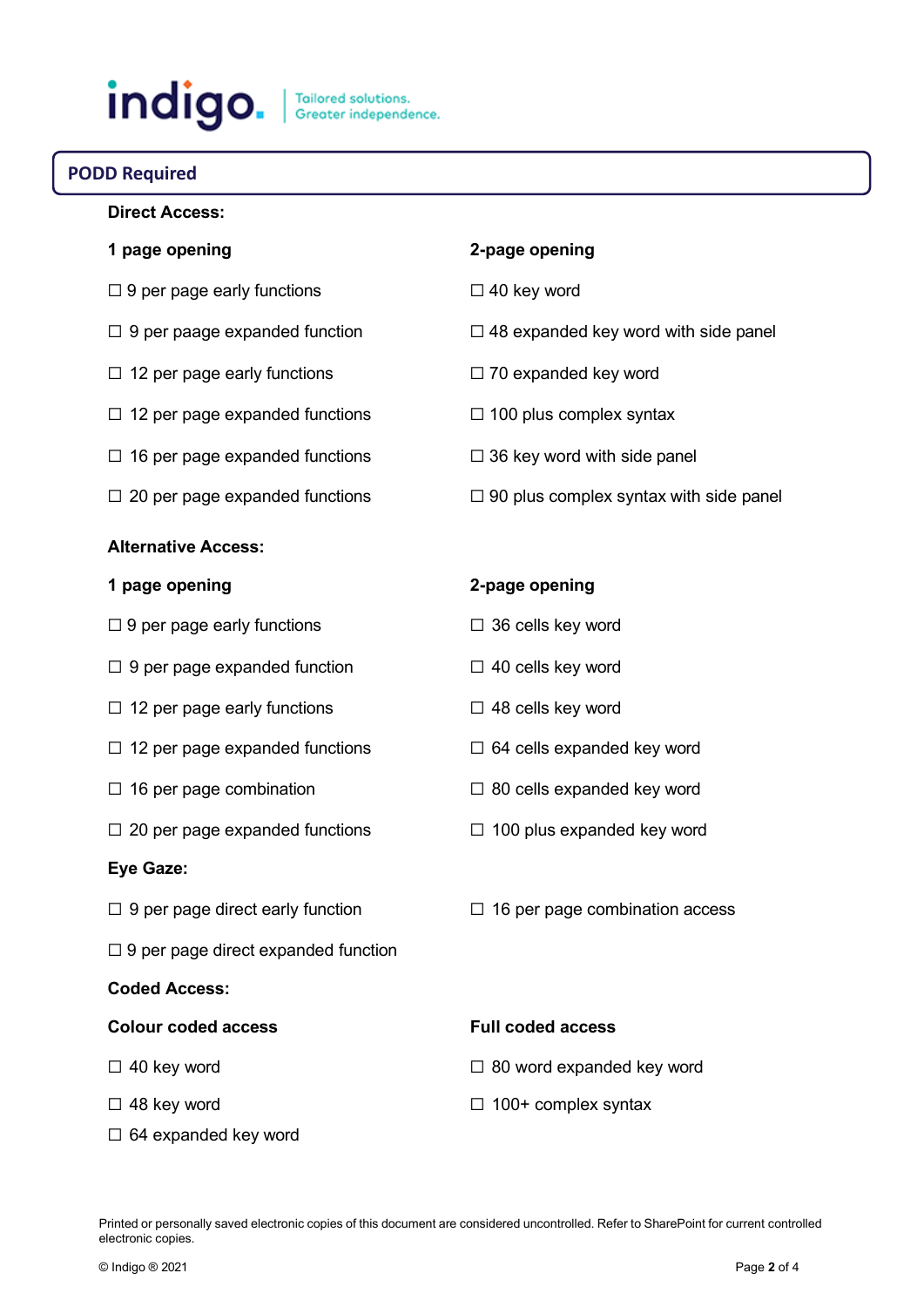#### **Customisations:**

Customising your PODD book is recommended, as it allows the individual to use specific vocabulary that is important to their lives. This is best practice and will aid implementation and success.

- $\Box$  No customisations required.
- $\Box$  I have a template with customisations already completed.
- $\Box$  I need standard customisations (e.g., specific people, places, activities, words added to pages that already exist in the template) - see attached list of customisations
- ☐ I need non-standard customisations (e.g., additional pages, changes to pathways)

☐ I need complex changes made (high contrast)

**Please complete the attached personal vocabulary sheet and return with this document for quoting.**

#### **Book Knowledge**

In order for us to deliver a service which meets expectations, it is important for individuals to be familiar with the products they are requesting.

Please select what describes you best from the list below:

- $\Box$  I have provided a template for printing
- ☐ I am familiar with/or have used the type of PODD book I am requesting
- ☐ I have used PODD books before but not the type of book I am requesting.
- ☐ I have not seen and/or used PODD books before
- ☐ Something else: *(please describe)*

### **Consumables:**

Printed or personally saved electronic copies of this document are considered uncontrolled. Refer to SharePoint for current controlled electronic copies.